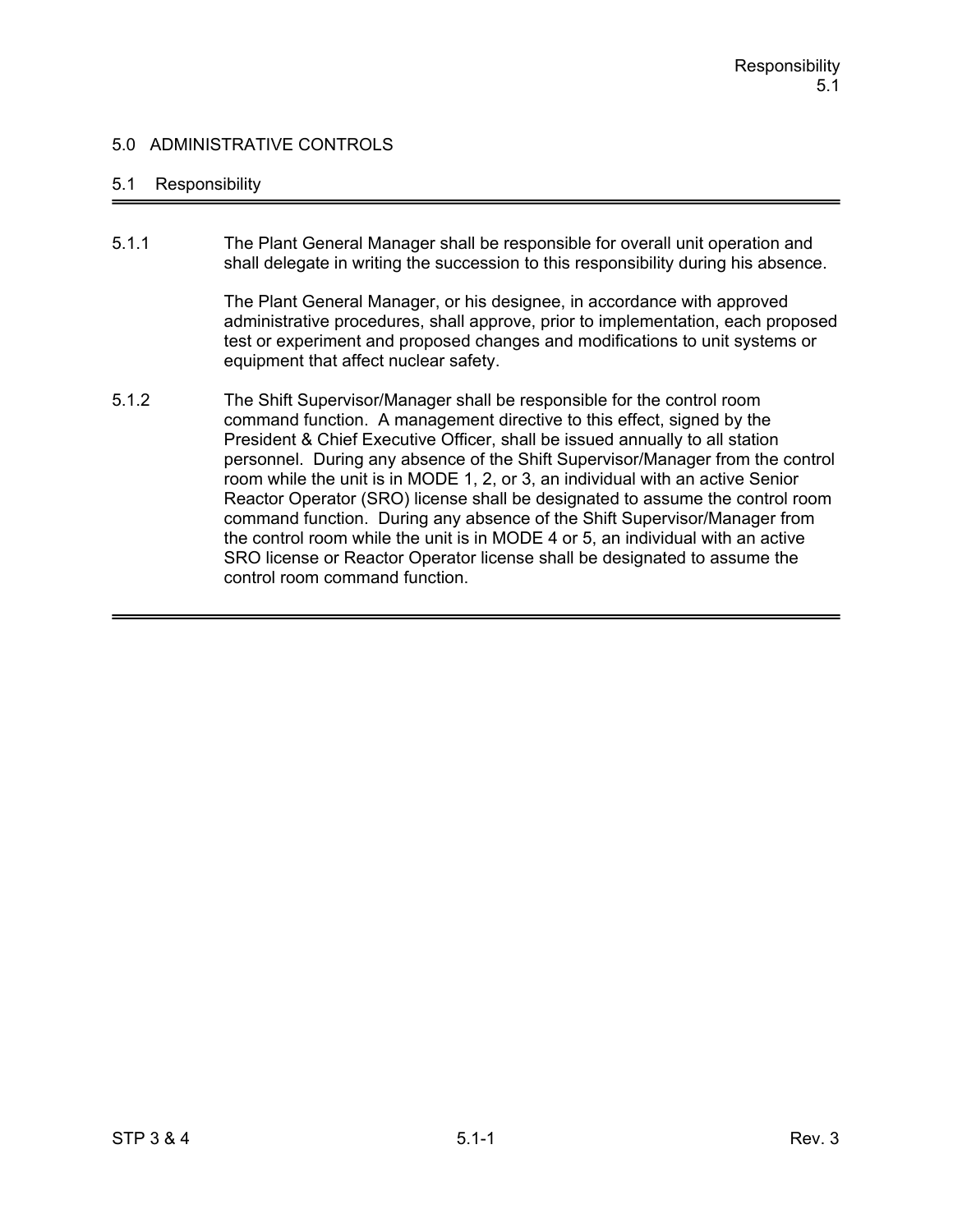### 5.2 Organization

### 5.2.1 Onsite and Offsite Organizations

Onsite and offsite organizations shall be established for unit operation and corporate management, respectively. The onsite and offsite organizations shall include the positions for activities affecting safety of the nuclear power plant.

- a. Lines of authority, responsibility, and communication shall be defined and established throughout highest management levels, intermediate levels, and all operating organization positions. These relationships shall be documented and updated, as appropriate, in organization charts, functional descriptions of departmental responsibilities and relationships, and job descriptions for key personnel positions, or in equivalent forms of documentation. These requirements shall be documented in the FSAR or the Quality Assurance Program Description (QAPD);
- b. The Plant General Manager shall be responsible for overall safe operation of the plant and shall have control over those onsite activities necessary for safe operation and maintenance of the plant;
- c. The President & Chief Executive Officer shall have corporate responsibility for overall plant nuclear safety and shall take any measures needed to ensure acceptable performance of the staff in operating, maintaining, and providing technical support to the plant to ensure nuclear safety; and
- d. The individuals who train the operating staff, carry out health physics, or perform quality assurance functions may report to the appropriate onsite manager; however, these individuals shall have sufficient organizational freedom to ensure their independence from operating pressures.

## 5.2.2 Unit Staff

The unit staff organization shall include the following:

a. A non-licensed operator shall be assigned to each reactor containing fuel and an additional non-licensed operator shall be assigned for each control room from which a reactor is operating.<sup>1</sup>

 $1$  Two unit sites with both units shutdown or defueled require a total of three non-licensed operators for the two units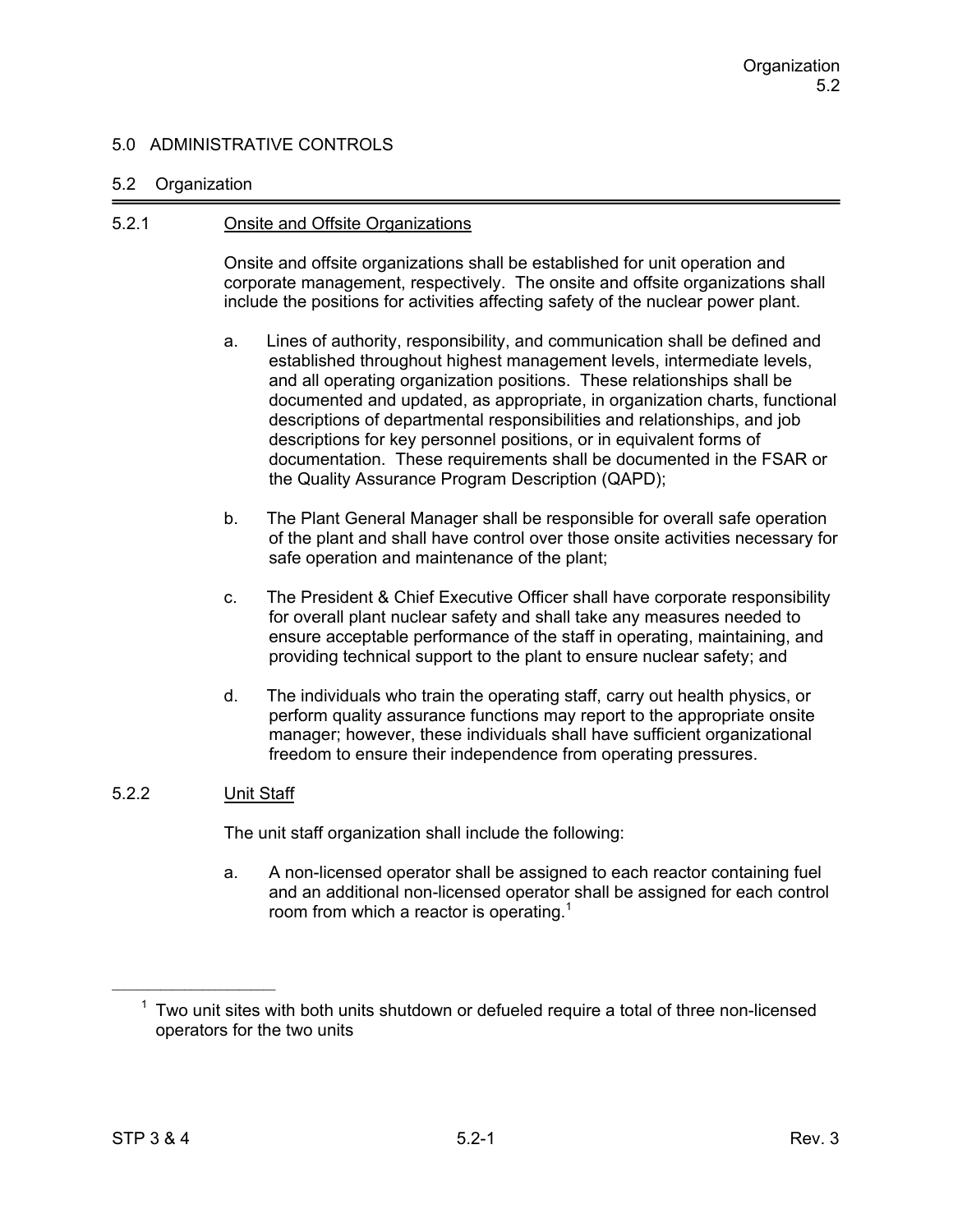## 5.2 Organization

#### 5.2.2 Unit Staff (continued)

- b. At least one licensed Reactor Operator (RO) shall be present in the control room when fuel is in the reactor. In addition, while the unit is in MODE 1, 2, or 3, at least one licensed Senior Reactor Operator (SRO) shall be present in the control room.
- c. A Radiation Protection Technician shall be on site when fuel is in the reactor. The position may be vacant for not more than 2 hours, in order to provide for unexpected absence, provided immediate action is taken to fill the required position.
- d. The Operations Division Manager shall hold an active SRO license.
- e. The Shift Technical Advisor (STA) shall provide advisory technical support to the Shift Supervisor/Manager in the areas of thermal hydraulics, reactor engineering, and plant analysis with regard to the safe operation of the unit. In addition, the STA shall meet the qualifications specified by the Commission Policy Statement on Engineering Expertise on Shift.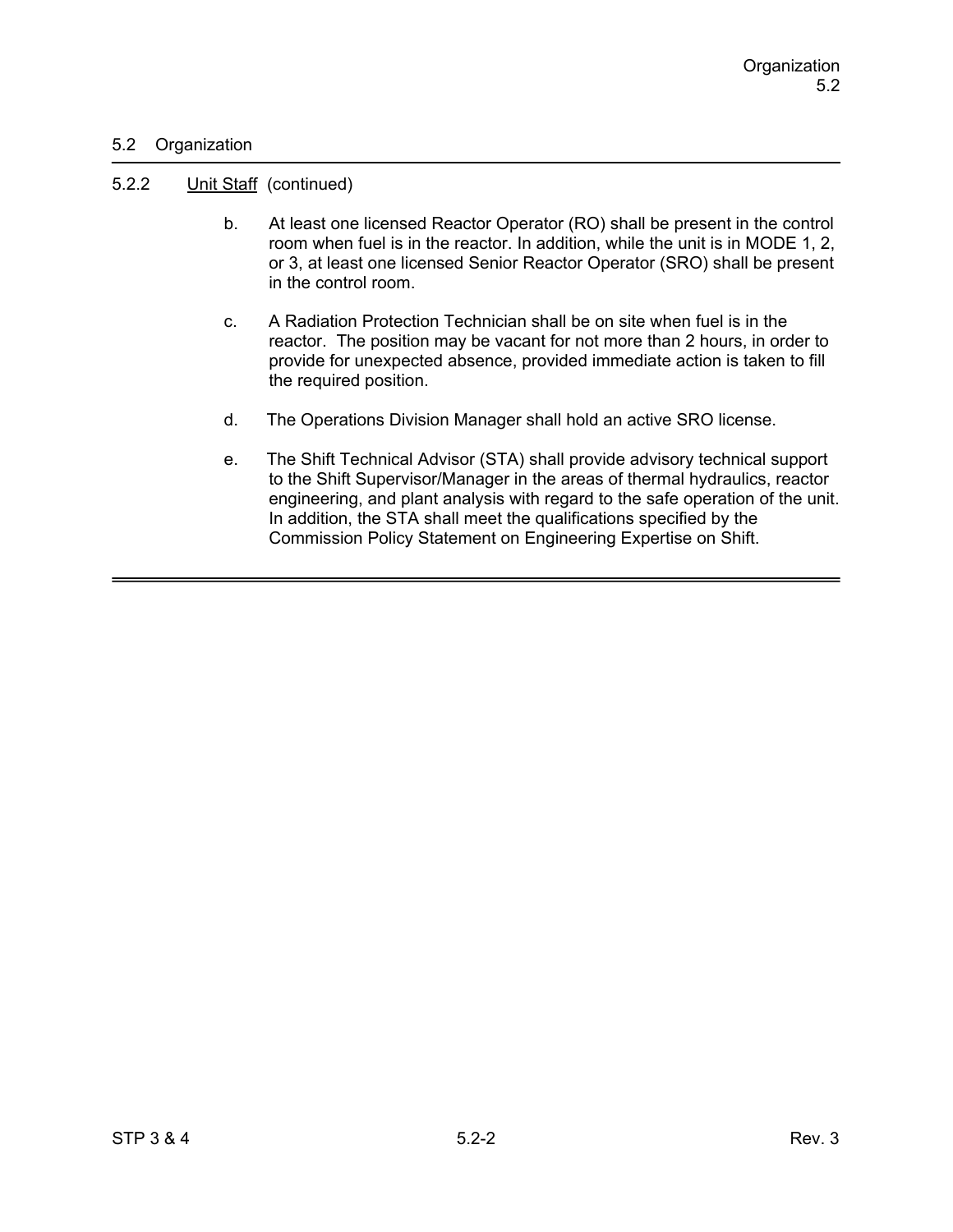## 5.3 Unit Staff Qualifications

- 5.3.1 Each member of the unit staff shall meet or exceed the minimum qualifications of Regulatory Guide 1.8, Revision 3, 2000 with the following exception:
	- a. During cold license operator training prior to Commercial Operation, the Regulatory Position C.1.b of Regulatory Guide 1.8, Revision 2, 1987, applies. Cold license operator candidates meet the training elements defined in ANS/ANSI 3.1-1993 but are exempt from the experience requirements defined in ANS/ANSI 3.1-1993.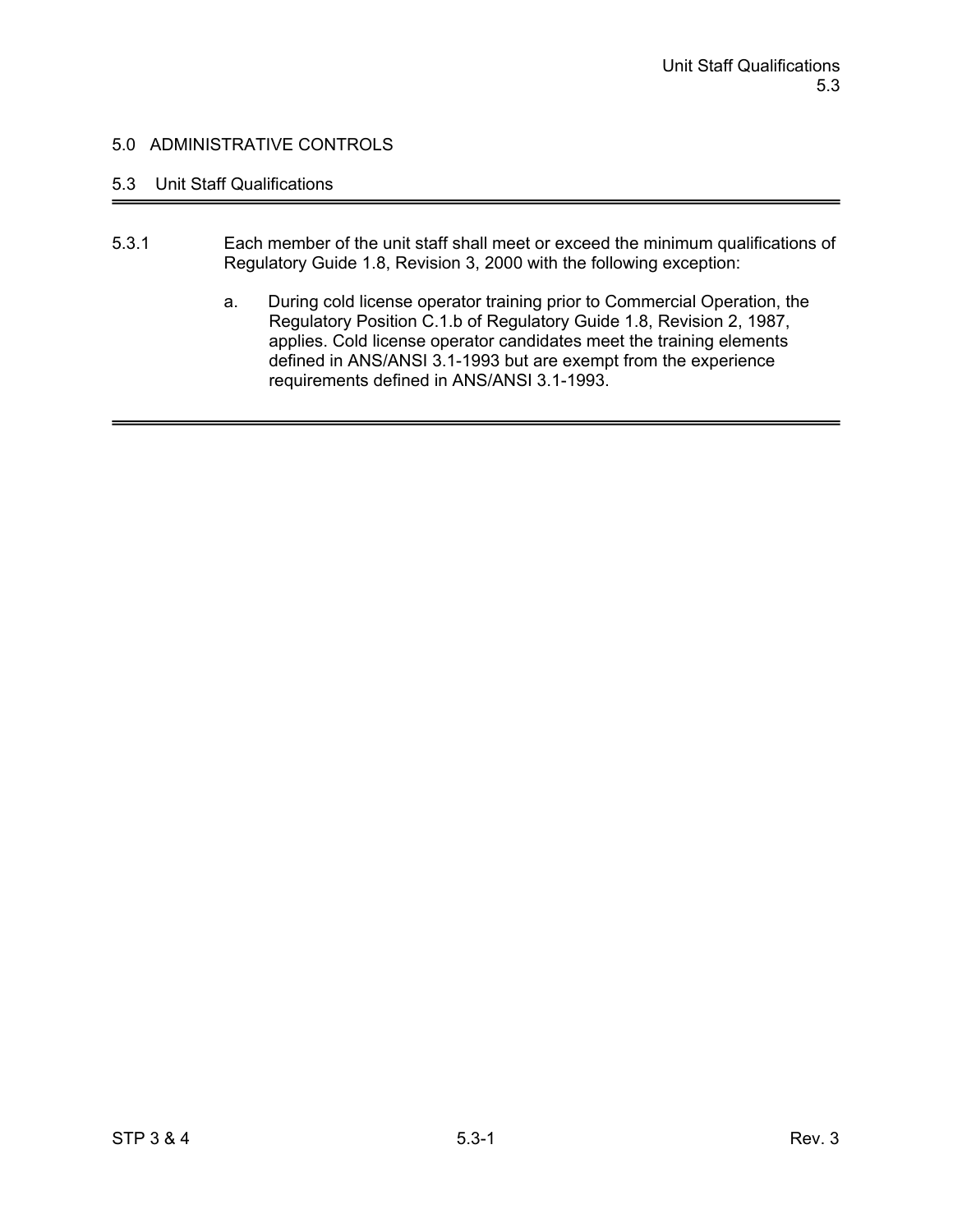#### 5.4 Technical Specifications (TS) Bases Control

- 5.4.1 Changes to the Bases of the TS shall be made under appropriate administrative controls and reviews.
- 5.4.2 Licensees may make changes to Bases without prior NRC approval provided the changes do not involve either of the following:
	- a. A change in the plant-specific TS, or plant-specific DCD Tier 1 or Tier 2\* information; or
	- b. A change to the site-specific portion of the FSAR or Bases that requires NRC approval pursuant to 10 CFR 50.59, or a change to Tier 2 of the ABWR DCD that requires NRC approval pursuant to the design certification rule for the ABWR (Appendix A to 10 CFR 52).

Changes to the Bases implemented without prior NRC approval shall be provided to the NRC on a frequency consistent with 10 CFR 50.71.

- 5.4.3 The Bases Control Program shall contain provisions to ensure that the Bases are maintained consistent with the FSAR, which consists of the plant-specific DCD and the site-specific portion of the FSAR.
- 5.4.4 Proposed changes that meet the criteria of Specification 5.4.2.a or Specificatin 5.4.2.b above shall be reviewed and approved by the NRC prior to implementation.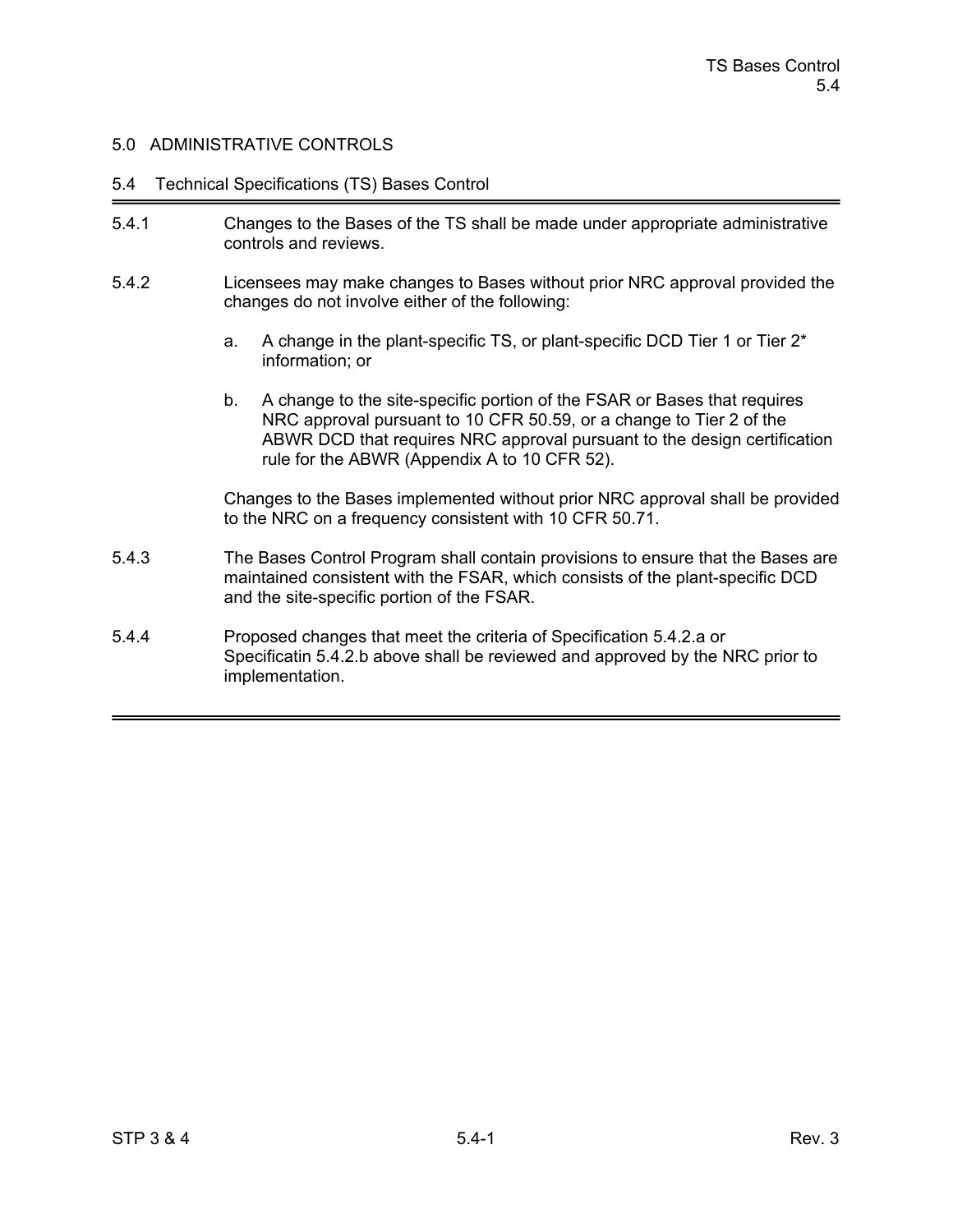#### 5.5 Procedures, Programs, and Manuals

#### 5.5.1 Procedures

5.5.1.1 Scope

Written procedures shall be established, implemented, and maintained covering the following activities:

- a. The applicable procedures recommended in Regulatory Guide 1.33, Revision 2, Appendix A, February 1978;
- b. The emergency operating procedures required to implement the requirements of NUREG-0737 and NUREG-0737, Supplement 1, as stated in Generic Letter 82-33;
- c. Quality assurance for effluent and environmental monitoring;
- d. Fire Protection Program implementation; and
- e. All programs specified in Specification 5.5.2.

#### 5.5.2 Programs and Manuals

The following programs shall be established, implemented, and maintained:

- 5.5.2.1 Offsite Dose Calculation Manual (ODCM)
	- a. The ODCM shall contain the methodology and parameters used in the calculation of offsite doses resulting from radioactive gaseous and liquid effluents, in the calculation of gaseous and liquid effluent monitoring alarm and trip setpoints, and in the conduct of the Radiological Environmental Monitoring Program; and
	- b. The ODCM shall also contain the Radioactive Effluent Controls program required by Specification 5.5.2.4, and descriptions of the information that should be included in the Annual Radiological Environmental Operating, and Radioactive Effluent Release, reports required by Specification 5.7.1.2 and Specification 5.7.1.3.

Licensee initiated changes to the ODCM:

a. Shall be documented and records of reviews performed shall be retained. This documentation shall contain: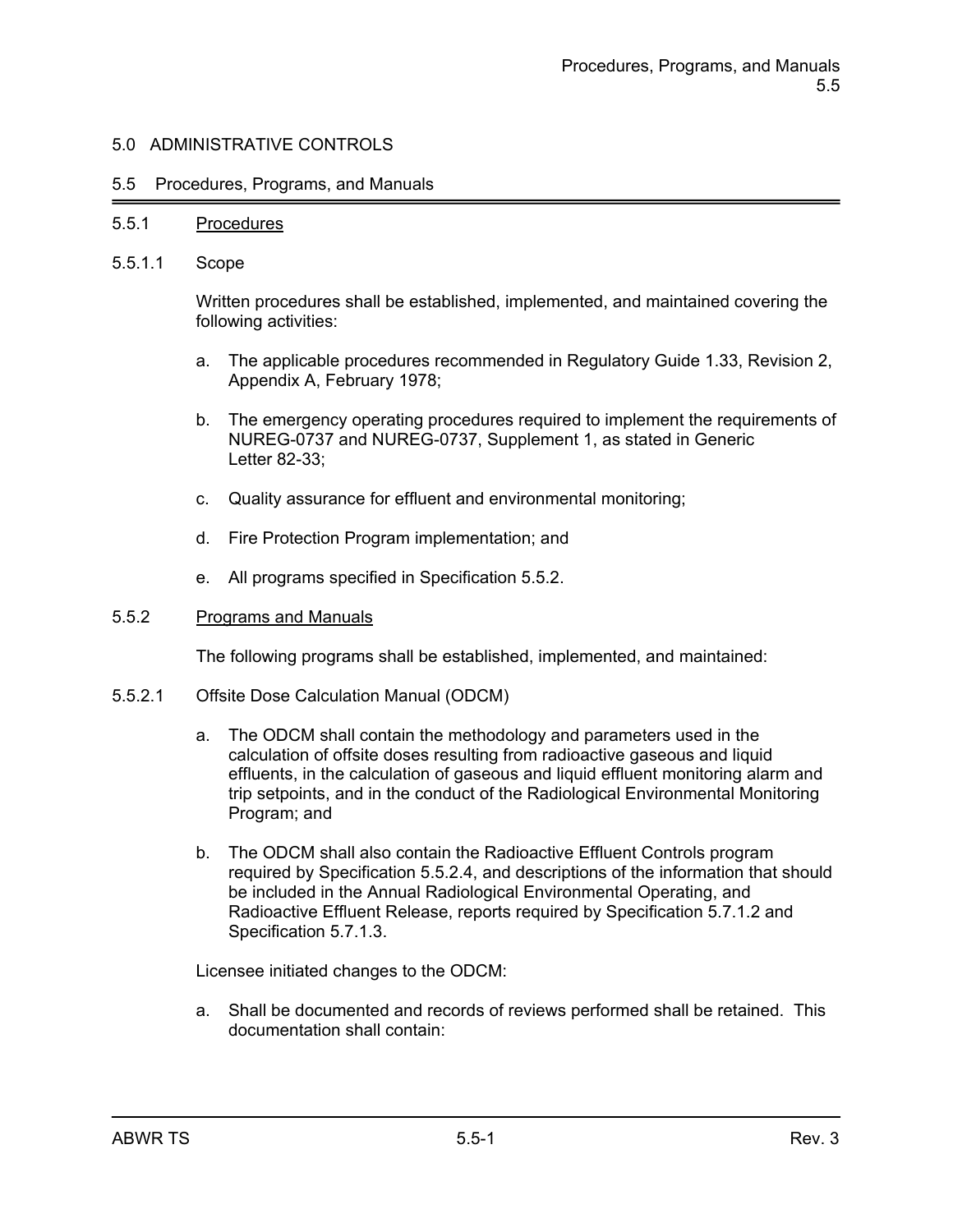## 5.5.2.1 Offsite Dose Calculation Manual (ODCM) (continued)

- 1. sufficient information to support the change(s) together with the appropriate analyses or evaluations justifying the change(s), and
- 2. a determination that the change(s) maintain the levels of radioactive effluent control required pursuant to 10 CFR 20.1302, 40 CFR 190, 10 CFR 50.36a, and 10 CFR 50, Appendix I, and not adversely impact the accuracy or reliability of effluent, dose, or setpoint calculations;
- b. Shall become effective after review and acceptance by plant reviews and the approval of the Plant General Manager; and
- c. Shall be submitted to the NRC in the form of a complete, legible copy of the entire ODCM as a part of, or concurrent with, the Radioactive Effluent Release Report for the period of the report in which any change in the ODCM was made. Each change shall be identified by markings in the margin of the affected pages, clearly indicating the area of the page that was changed, and shall indicate the date (i.e., month and year) the change was implemented.
- 5.5.2.2 Primary Coolant Sources Outside Containment

This program provides controls to minimize leakage from those portions of systems outside containment that could contain highly radioactive fluids during a serious transient or accident to levels as low as practicable. The systems include the Low Pressure Core Flooder, High Pressure Core Flooder, Residual Heat Removal, Reactor Core Isolation Cooling, Post Accident Sampling, Standby Gas Treatment, Suppression Pool Cleanup, Reactor Water Cleanup, Fuel Pool Cooling and Cleanup, Process Sampling, Containment Atmospheric Monitoring, and Fission Product Monitor. The program shall include the following:

- a. Preventive maintenance and periodic visual inspection requirements; and
- b. Integrated leak test requirements for each system at refueling cycle intervals or less.
- 5.5.2.3 Post Accident Sampling

This program provides controls that ensure the capability to obtain and analyze reactor coolant, radioactive gases, and particulates in plant gaseous effluents and containment atmosphere samples under accident conditions. The program shall include the following:

a. Training of personnel;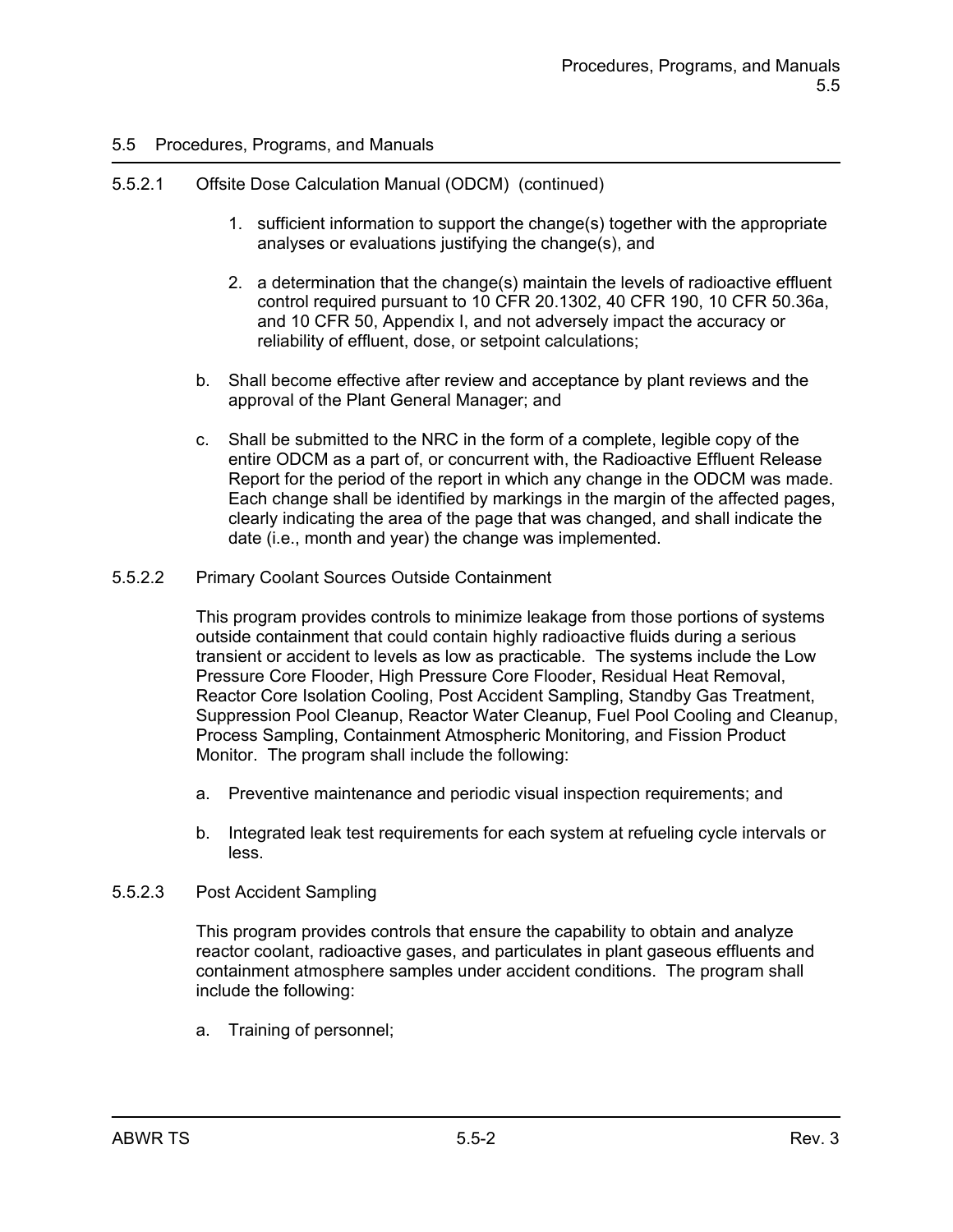## 5.5.2.3 Post Accident Sampling (continued)

- b. Procedures for sampling and analysis; and
- c. Provisions for maintenance of sampling and analysis equipment.
- 5.5.2.4 Radioactive Effluent Controls Program

This program conforms to 10 CFR 50.36a for the control of radioactive effluents and for maintaining the doses to members of the public from radioactive effluents as low as reasonably achievable. The program (1) shall be contained in the ODCM, (2) shall be implemented by procedures, and (3) shall include remedial actions to be taken whenever the program limits are exceeded. The program shall include the following elements:

- a. Limitations on the functional capability of radioactive liquid and gaseous monitoring instrumentation including surveillance tests and setpoint determination in accordance with the methodology in the ODCM;
- b. Limitations on the concentrations of radioactive material released in liquid effluents to unrestricted areas, conforming to 10 times the concentration values in Appendix B, Table 2, Column 2 to 10 CFR 20.1001-20.2401;
- c. Monitoring, sampling, and analysis of radioactive liquid and gaseous effluents pursuant to 10 CFR 20.1302 and with the methodology and parameters in the ODCM;
- d. Limitations on the annual and quarterly doses or dose commitment to a member of the public from radioactive materials in liquid effluents released from each unit to unrestricted areas, conforming to 10 CFR 50, Appendix I;
- e. Determination of cumulative and projected dose contributions from radioactive effluents for the current calendar quarter and current calendar year in accordance with the methodology and parameters in the ODCM at least every 31 days;
- f. Limitations on the functional capability and use of the liquid and gaseous effluent treatment systems to ensure that appropriate portions of these systems are used to reduce releases of radioactivity when the projected doses in a period of 31 days would exceed 2 percent of the guidelines for the annual dose or dose commitment, conforming to 10 CFR 50, Appendix I;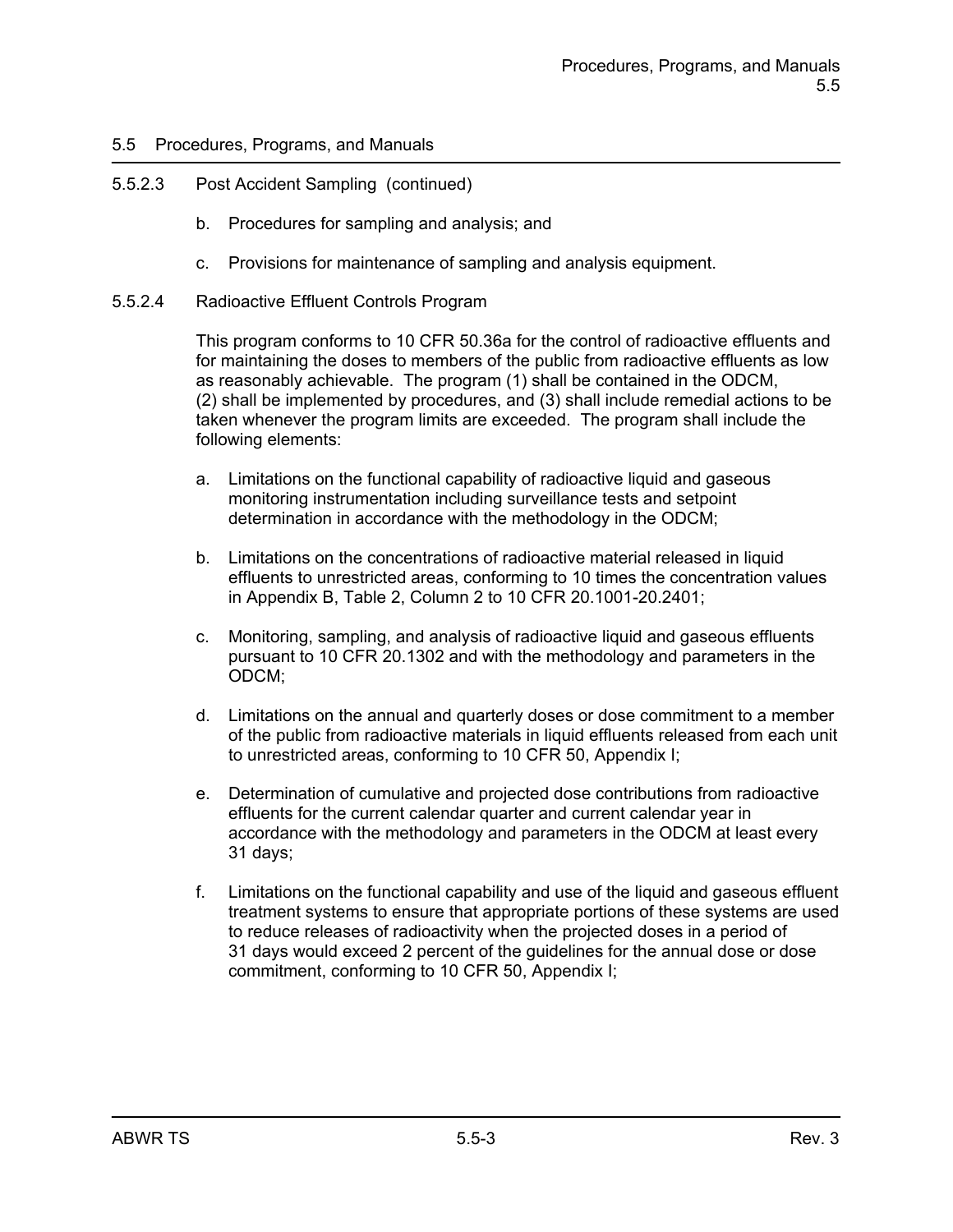#### 5.5.2.4 Radioactive Effluent Controls Program (continued)

- g. Limitations on the dose rate resulting from radioactive material released in gaseous effluents to areas beyond the site boundary conforming to the dose associated with 10 CFR 20, Appendix B, Table II, Column 1;
- h. Limitations on the annual and quarterly air doses resulting from noble gases released in gaseous effluents from each unit to areas beyond the site boundary, conforming to 10 CFR 50, Appendix I;
- i. Limitations on the annual and quarterly doses to a member of the public from iodine-131, iodine-133, tritium, and all radionuclides in particulate form with half lives > 8 days in gaseous effluents released from each unit to areas beyond the site boundary, conforming to 10 CFR 50, Appendix I; and
- j. Limitations on the annual dose or dose commitment to any member of the public due to releases of radioactivity and to radiation from uranium fuel cycle sources, conforming to 40 CFR 190.
- 5.5.2.5 Component Cyclic or Transient Limit

This program provides controls to track the cyclic and transient occurrences in DCD Tier 2, Section 3.9.1.1 to ensure that components are maintained within the design limits.

#### 5.5.2.6 Inservice Testing Program

This program shall include the following:

a. Testing frequencies specified in Section XI of the ASME Boiler and Pressure Vessel Code and applicable Addenda as follows:

| Required Frequencies for<br>performing inservice testing<br>activities |
|------------------------------------------------------------------------|
| At least once per 7 days                                               |
| At least once per 31 days                                              |
| At least once per 92 days                                              |
| At least once per 184 days                                             |
| At least once per 276 days                                             |
| At least once per 366 days                                             |
| At least once per 731 days                                             |
|                                                                        |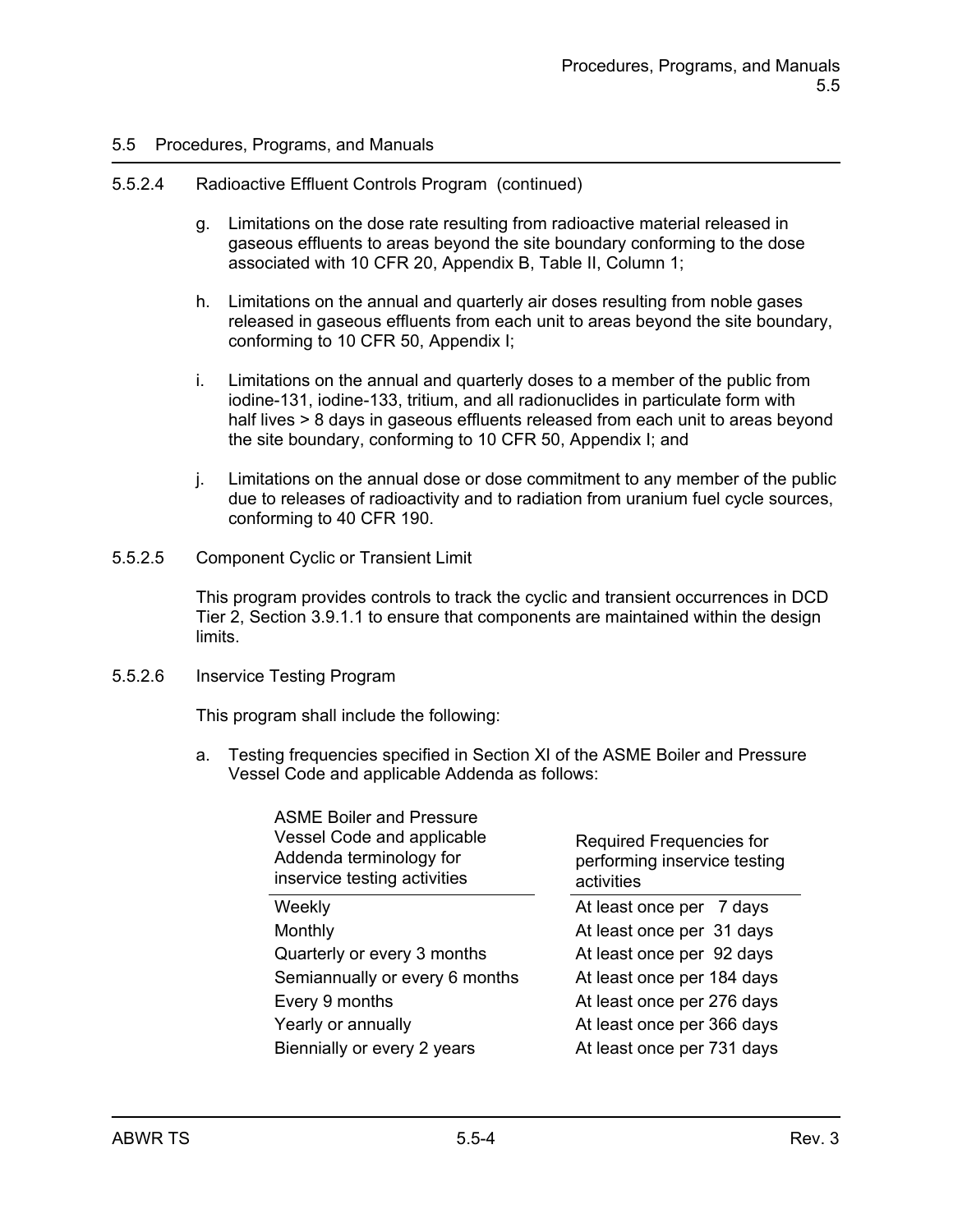#### 5.5.2.6 Inservice Testing Program (continued)

- b. The provisions of SR 3.0.2 are applicable to the above required Frequencies for performing inservice testing activities;
- c. The provisions of SR 3.0.3 are applicable to inservice testing activities; and
- d. Nothing in the ASME Boiler and Pressure Vessel Code shall be construed to supersede the requirements of any TS.
- 5.5.2.7 Ventilation Filter Testing Program (VFTP)

A program shall be established to implement the following required testing of Engineered Safety Feature (ESF) filter ventilation systems at the frequencies specified in Regulatory Guide 1.52, Revision 2, and in accordance with Regulatory Guide 1.52, Revision 2, ASME N510-1989; and AG-1-1991.

a. Demonstrate for each of the ESF systems that an inplace test of the high efficiency particulate air (HEPA) filters shows a penetration and system bypass < 0.05% when tested in accordance with Regulatory Guide 1.52, Revision 2, and ASME N510-1989 at the system flowrate specified below ± 10%:

| <b>ESF Ventilation System</b> |                                                                                | Flowrate                       |
|-------------------------------|--------------------------------------------------------------------------------|--------------------------------|
|                               | <b>Control Room Habitability System</b><br><b>Standby Gas Treatment System</b> | 5,100 $m^3/h$<br>6,800 $m^3/h$ |

b. Demonstrate for each of the ESF systems that an inplace test of the charcoal adsorber shows a penetration and system bypass < 0.05% when tested in accordance with Regulatory Guide 1.52, Revision 2, and ASME N510-1989 at the system flowrate specified below ± 10%:

| <b>ESF Ventilation System</b> |                                         | Flowrate                        |
|-------------------------------|-----------------------------------------|---------------------------------|
|                               | <b>Control Room Habitability System</b> | 5,100 $\mathrm{m}^3/\mathrm{h}$ |
|                               | <b>Standby Gas Treatment System</b>     | 6,800 $m^3/h$                   |

c. Demonstrate for each of the ESF systems that a laboratory test of a sample of the charcoal adsorber, when obtained as described in Regulatory Guide 1.52, Revision 2, shows the methyl iodide penetration less than the value specified below when tested in accordance with ASTM D3803-1989 at a temperature of  $\leq$  30 $\degree$ C and greater than or equal to the relative humidity specified below: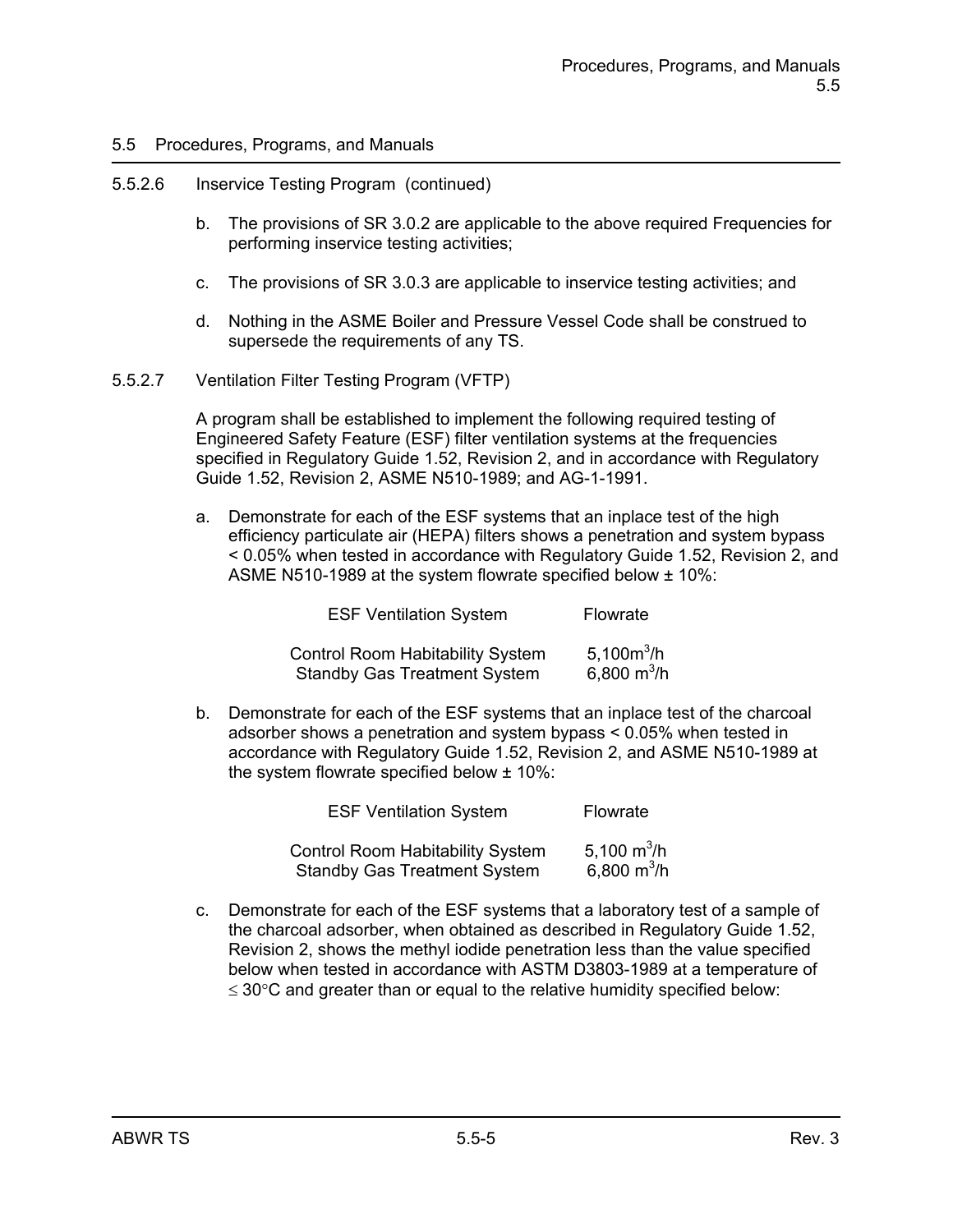| 5.5.2.7 | Ventilation Filter Testing Program (VFTP) (continued)                          |                |            |
|---------|--------------------------------------------------------------------------------|----------------|------------|
|         | <b>ESF Ventilation System</b>                                                  | Penetration    | RH         |
|         | <b>Control Room Habitability System</b><br><b>Standby Gas Treatment System</b> | 0.175<br>0.175 | 70%<br>70% |

d. Demonstrate for each of the ESF systems that the pressure drop across the combined HEPA filters, the prefilters, and the charcoal adsorbers is less than the value specified below when tested in accordance with Regulatory Guide 1.52, Revision 2, and ASME N510-1989 at the system flowrate specified below  $\pm$  10%:

| <b>ESF Ventilation System</b>                                               | Delta P    | Flowrate                                 |
|-----------------------------------------------------------------------------|------------|------------------------------------------|
| Control Room Habitability System 1,745.8 Pa<br>Standby Gas Treatment System | 2,147.9 Pa | 5,100 $m^3/h$<br>6,800 m <sup>3</sup> /h |

e. Demonstrate that the heaters for each of the ESF systems dissipate the value specified below ± 10% when tested in accordance with ASME N510-1989:

| <b>ESF Ventilation System</b>           | Wattage |
|-----------------------------------------|---------|
| <b>Control Room Habitability System</b> | 65.5 kw |
| <b>Standby Gas Treatment System</b>     | 26.2 kw |

The provisions of SR 3.0.2 and SR 3.0.3 are applicable to the VFTP test frequencies.

5.5.2.8 Explosive Gas Radioactivity Monitoring Program

This program provides controls for potentially explosive gas mixtures contained in the Offgas System. The gaseous radioactivity quantities shall be determined following the methodology in Branch Technical Position (BTP) ETSB 11-5, "Postulated Radioactive Release due to Waste Gas System Leak or Failure".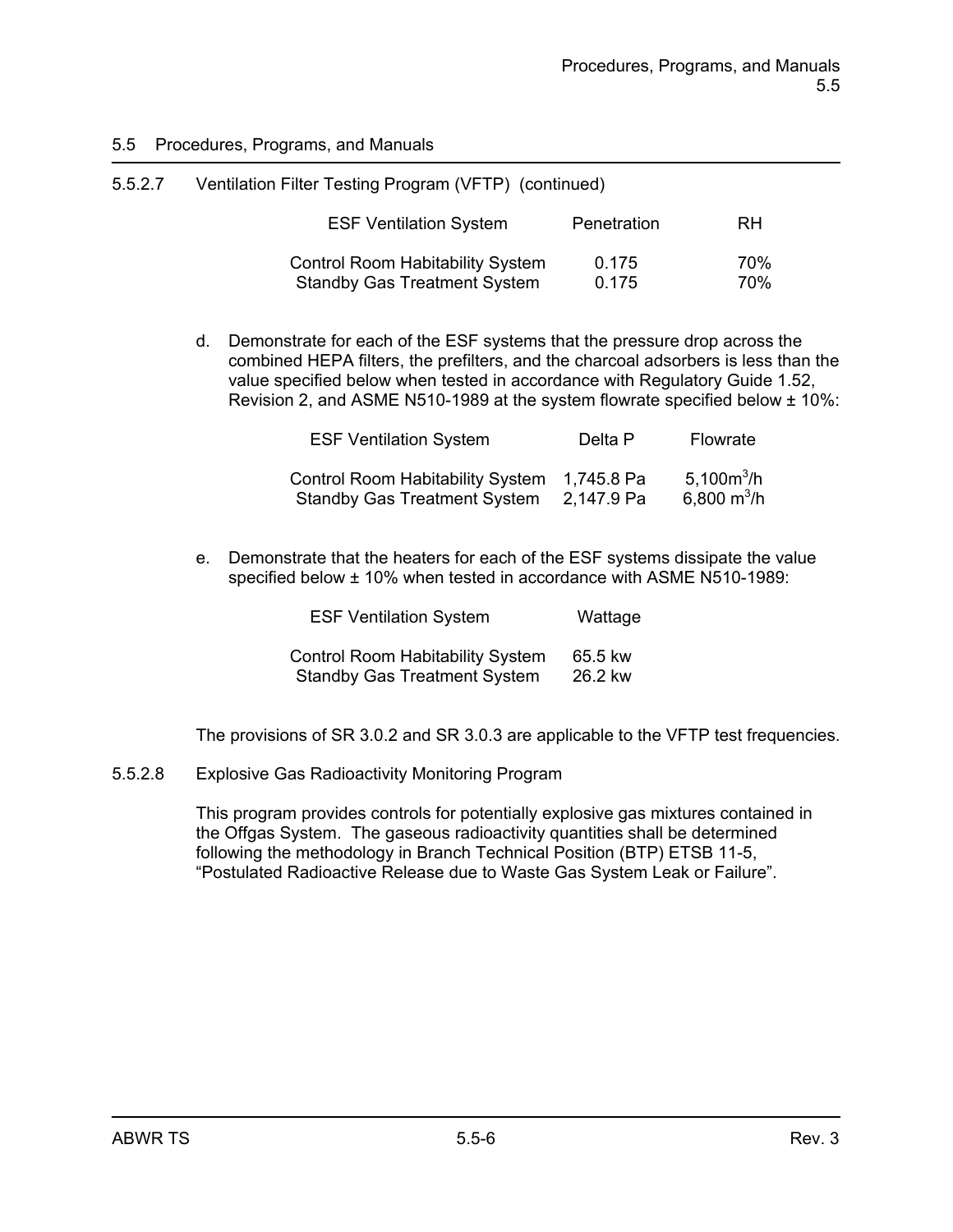### 5.5.2.8 Explosive Gas Radioactivity Monitoring Program (continued)

The program shall include:

- a. The limits for concentrations of hydrogen and oxygen in the Offgas System and a surveillance program to ensure the limits are maintained. Such limits shall be appropriate to the system's design criteria (i.e., whether or not the system is designed to withstand a hydrogen explosion);
- b. A surveillance program to ensure that the quantity of radioactivity in the Offgas System is less than the amount that would result in a whole body exposure of  $\geq$  25 mSv to any individual in an unrestricted area, in the event of inadvertent bypass of the Offgas Systems charcoal beds as analyzed in DCD Tier 2, Section 15.7.1.

The provisions of SR 3.0.2 and SR 3.0.3 are applicable to the Explosive Gas Radioactivity Monitoring Program surveillance frequencies.

### 5.5.2.9 Diesel Fuel Oil Testing Program

A diesel fuel oil testing program to implement required testing of both new fuel oil and stored fuel oil shall be established. The program shall include sampling and testing requirements, and acceptance criteria, all in accordance with applicable ASTM Standards. The purpose of the program is to establish the following:

- a. Acceptability of new fuel oil for use prior to addition to storage tanks by determining that the fuel oil has:
	- 1. an API gravity or an absolute specific gravity within limits,
	- 2. a flash point and kinematic viscosity within limits for ASTM 2D fuel oil, and
	- 3. a clear and bright appearance with proper color;
- b. Other properties for ASTM 2D fuel oil are within limits within 31 days following sampling and addition to storage tanks; and
- c. Total particulate concentration of the fuel oil is  $\leq 10$  mg/l when tested every 31 days in accordance with ASTM D-2276, Method A-2 or A-3.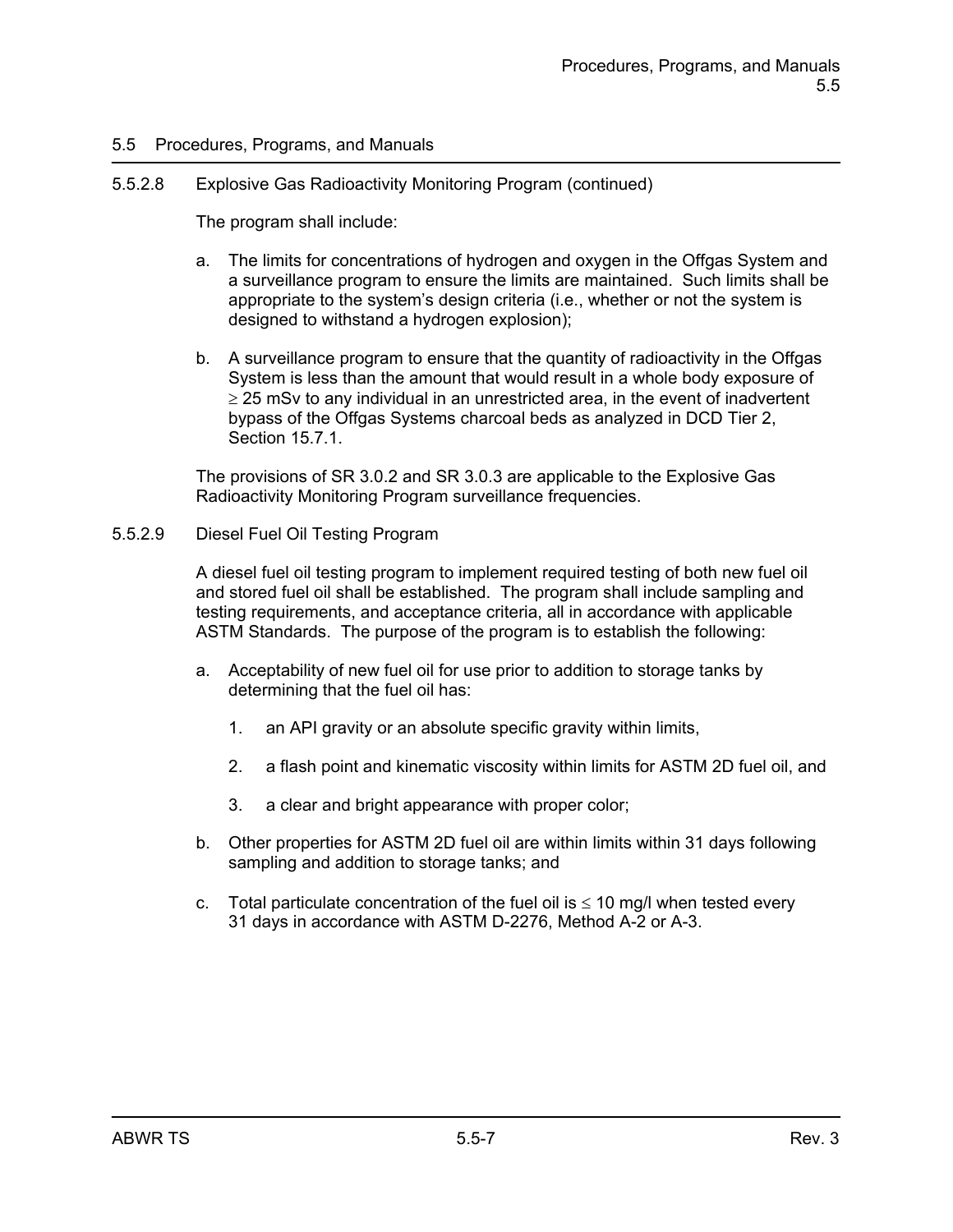#### 5.5.2.10 Software Error Evaluation Program

This program provides controls to ensure that appropriate software error evaluation procedures, to protect the plant from common mode software errors, are established to ensure that redundant system capability is not adversely affected. This program shall evaluate the cause of the inoperability, the affected components, and the plans and schedule for completing proposed remedial actions. If a determination is made that a common mode software error exists, then a Special Report shall be submitted in accordance with Specification 5.7.2.b.

#### 5.5.2.11 Setpoint Control Program (SCP)

- a. The Nominal Trip Setpoints (NTSPs), Allowable Values (AVs), and As-Found and Leave Alone Tolerance Bands, and the methodologies used to determine these values shall be established and shall be documented in the SCP for each of the required Technical Specification Instrumentation Functions in the following:
	- 1. Specification 3.3.1.1, "Safety System Logic and Control (SSLC) Sensor Instrumentation,"
	- 2. Specification 3.3.1.4, "ESF Actuation Instrumentation,"
	- 3. Specification 3.3.4.1, "Anticipated Transient Without Scram (ATWS) and End-of-Cycle Recirculation Pump Trip (EOC-RPT) Instrumentation
	- 4. Specification 3.3.4.2, "Feedwater Pump and Main Turbine Trip **Instrumentation**
	- 5. Specification 3.3.7.1, "Control Room Habitability Area (CRHA) Heating, Ventilation, and Air Conditioning (HVAC) Subsystem
	- 6. Specification 3.3.8.1, "Electric Power Monitoring" Instrumentation,"
- b. The analytical methods used to determine the NTSPs, and AVs, and As-Found and Leave Alone Tolerance Bands shall be those previously reviewed and approved by the NRC, specifically those described in the following document(s):
	- 1. "Methodology for South Texas Project Units 3 & 4 ABWR Technical Specification Setpoints"
- c. The SCP shall also establish provisions for:
	- 1. Evaluation of an instrumentation channel to verify it is functioning as required, before return to service, when the as-found channel setpoint is found conservative with respect to the Allowable Value but outside its predefined As-Found Tolerance Band; and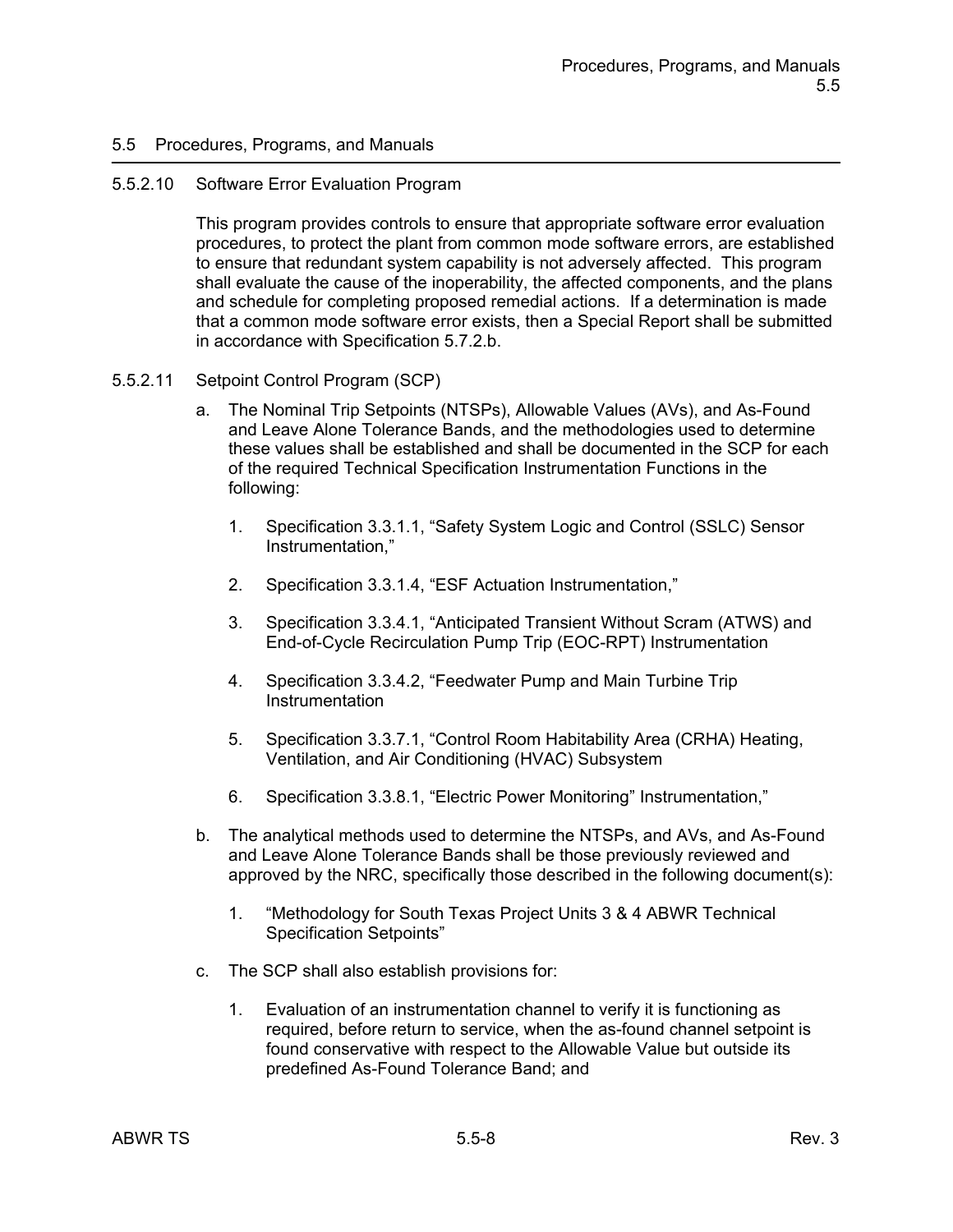# 5.5.2.11 Setpoint Control Program (SCP) (continued)

2. Resetting an instrumentation channel setpoint to a value that is within the Leave Alone Tolerance Band of the associated NTSP or of a value that is more conservative than the NTSP or, otherwise, declaring the channel to be inoperable.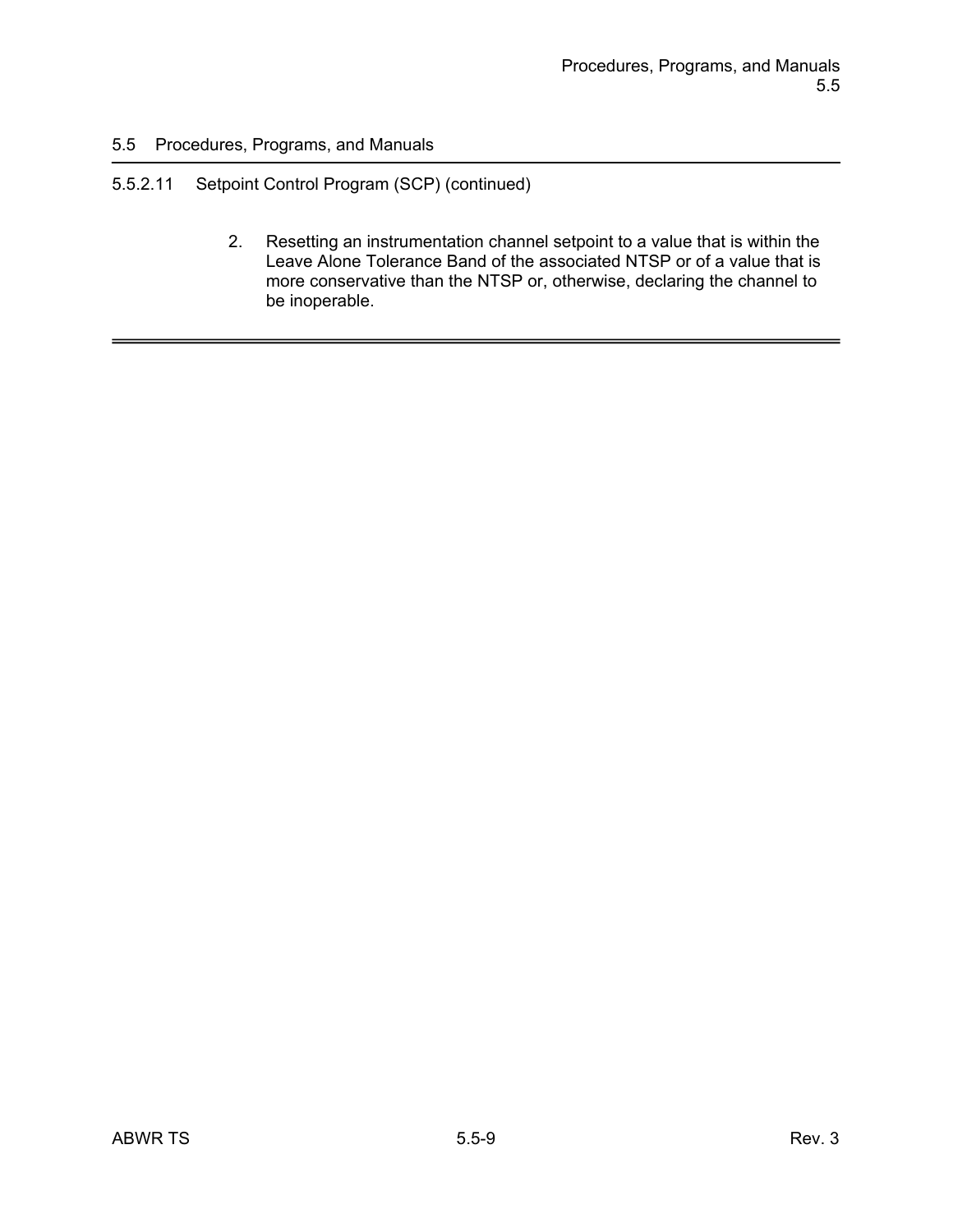### 5.6 Safety Function Determination Program (SFDP)

- 5.6.1 This program ensures loss of safety function is detected and appropriate actions taken. Upon failure to meet two or more LCOs at the same time, an evaluation shall be made to determine if loss of safety function exists. Additionally, other appropriate limitations and remedial or compensatory actions may be identified to be taken as a result of the support system inoperability and corresponding exception to entering supported system Condition and Required Actions. This program implements the requirements of LCO 3.0.6.
- 5.6.2 The SFDP shall contain the following:
	- a. Provisions for cross division checks to ensure a loss of the capability to perform the safety function assumed in the accident analysis does not go undetected;
	- b. Provisions for ensuring the plant is maintained in a safe condition if a loss of function condition exists;
	- c. Provisions to ensure that an inoperable supported system's Completion Time is not inappropriately extended as a result of multiple support system inoperabilities; and
	- d. Other appropriate limitations and remedial or compensatory actions.
- 5.6.3 A loss of safety function exists when, assuming no concurrent single failure, a safety function assumed in the accident analysis cannot be performed. For the purpose of this program, a loss of safety function may exist when a support system is inoperable, and:
	- a. A required system redundant to system(s) supported by the inoperable support system is also inoperable (Case A); or
	- b. A required system redundant to system(s) in turn supported by the inoperable supported system is also inoperable (Case B); or
	- c. A required system redundant to support system(s) for the supported systems (a) and (b) above is also inoperable (Case C).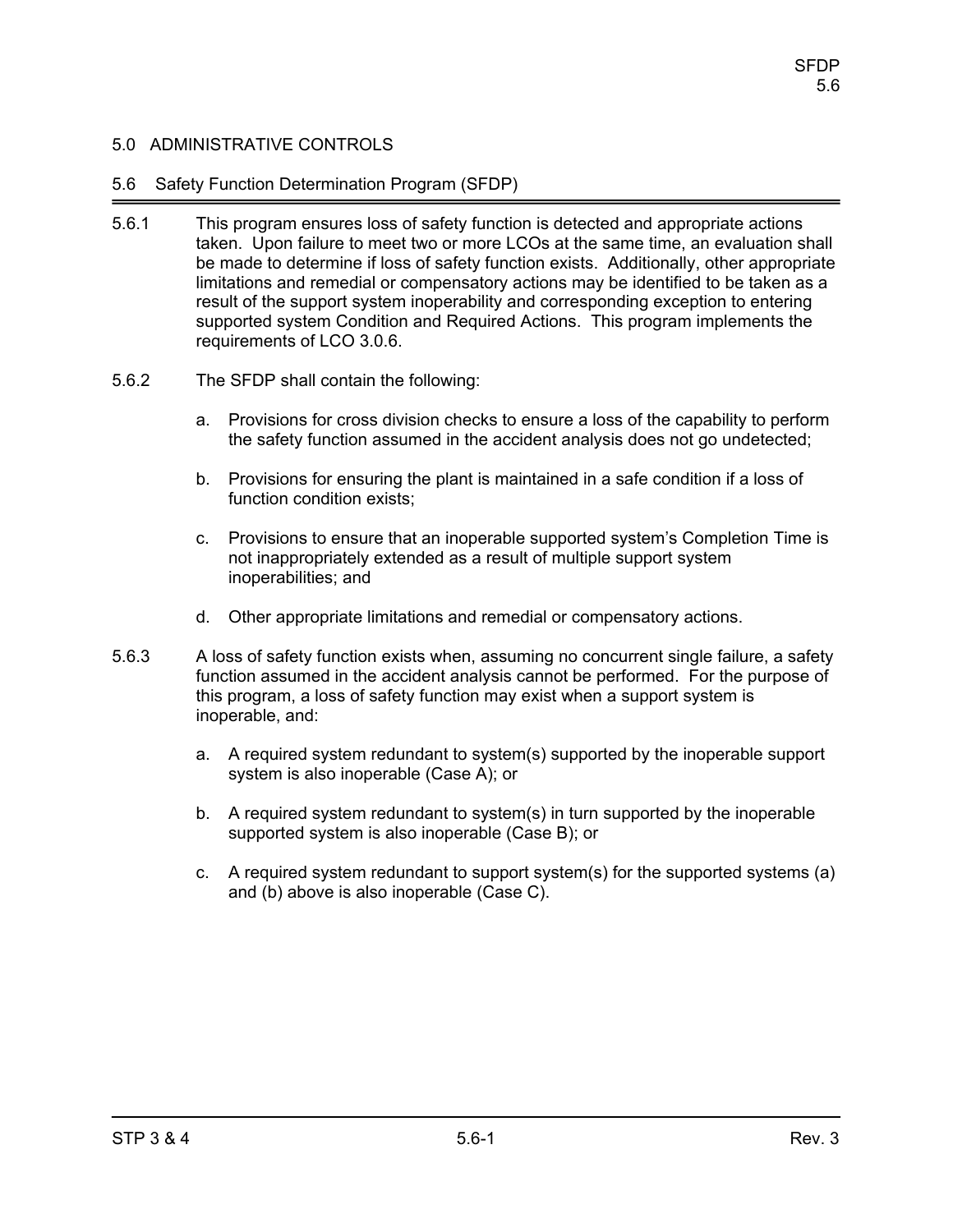# 5.6 SFDP

| 5.6.3 | (continued)           |                                             |                       |                     |
|-------|-----------------------|---------------------------------------------|-----------------------|---------------------|
|       | Generic Example:      |                                             |                       |                     |
|       | Division A            |                                             | Division B            |                     |
|       | System i<br>System ii | $\leftarrow$ (Support System<br>Inoperable) | System i<br>System ii | $\leftarrow$ Case C |
|       | System iii            |                                             | System iii            | $\leftarrow$ Case A |
|       | System iv             |                                             | System iv             | $\leftarrow$ Case B |

5.6.4 The SFDP identifies where a loss of safety function exists. If a loss of safety function is determined to exist by this program, the appropriate Conditions and Required Actions of the LCO in which the loss of safety function exists are required to be entered.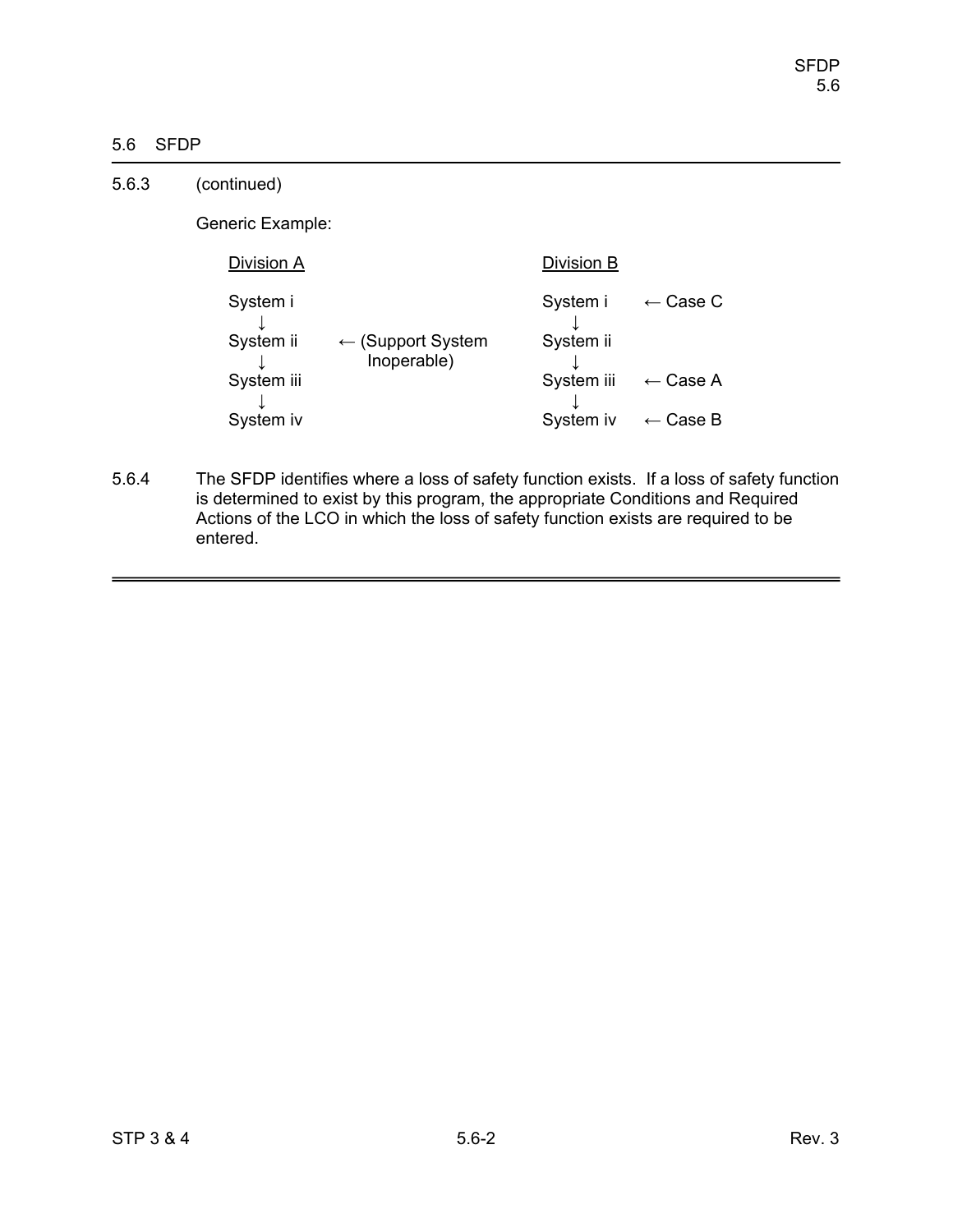### 5.7 Reporting Requirements

### 5.7.1 Routine Reports

The following reports shall be submitted in accordance with 10 CFR 50.4.

#### 5.7.1.1 Annual Reports

--------------------------------------------------NOTE------------------------------------------------- A single submittal may be made for a multiple unit station. The submittal should combine sections common to all units at the station. ------------------------------------------------------------------------------------------------------------

Annual Reports covering the activities of the unit as described below for the previous calendar year shall be submitted by April 30 of each year. The initial report shall be submitted by April 30 of the year following initial criticality.

Reports required on an annual basis include:

a. Occupational Radiation Exposure Report

A tabulation on an annual basis of the number of station, utility, and other personnel (including contractors) for whom monitoring was required, receiving an annual deep dose equivalent > 1 mSv and the associated collective deep dose equivalent (reported in person-rem) according to work and job functions (e.g., reactor operations and surveillance, inservice inspection, routine maintenance, special maintenance, waste processing, and refueling). This tabulation supplements the requirements of 10 CFR 20.2206. The dose assignments to various duty functions may be estimated based on pocket dosimeter, thermoluminescent dosimeter (TLD), or film badge measurements. Small exposures totalling < 20% of the individual total dose need not be accounted for. In the aggregate, at least 80% of the total deep dose equivalent received from external sources should be assigned to specific major work functions; and

- b. Any other unit unique reports required on an annual basis.
- 5.7.1.2 Annual Radiological Environmental Operating Report

--------------------------------------------------NOTE------------------------------------------------- A single submittal may be made for a multiple unit station. The submittal should combine sections common to all units at the station. ------------------------------------------------------------------------------------------------------------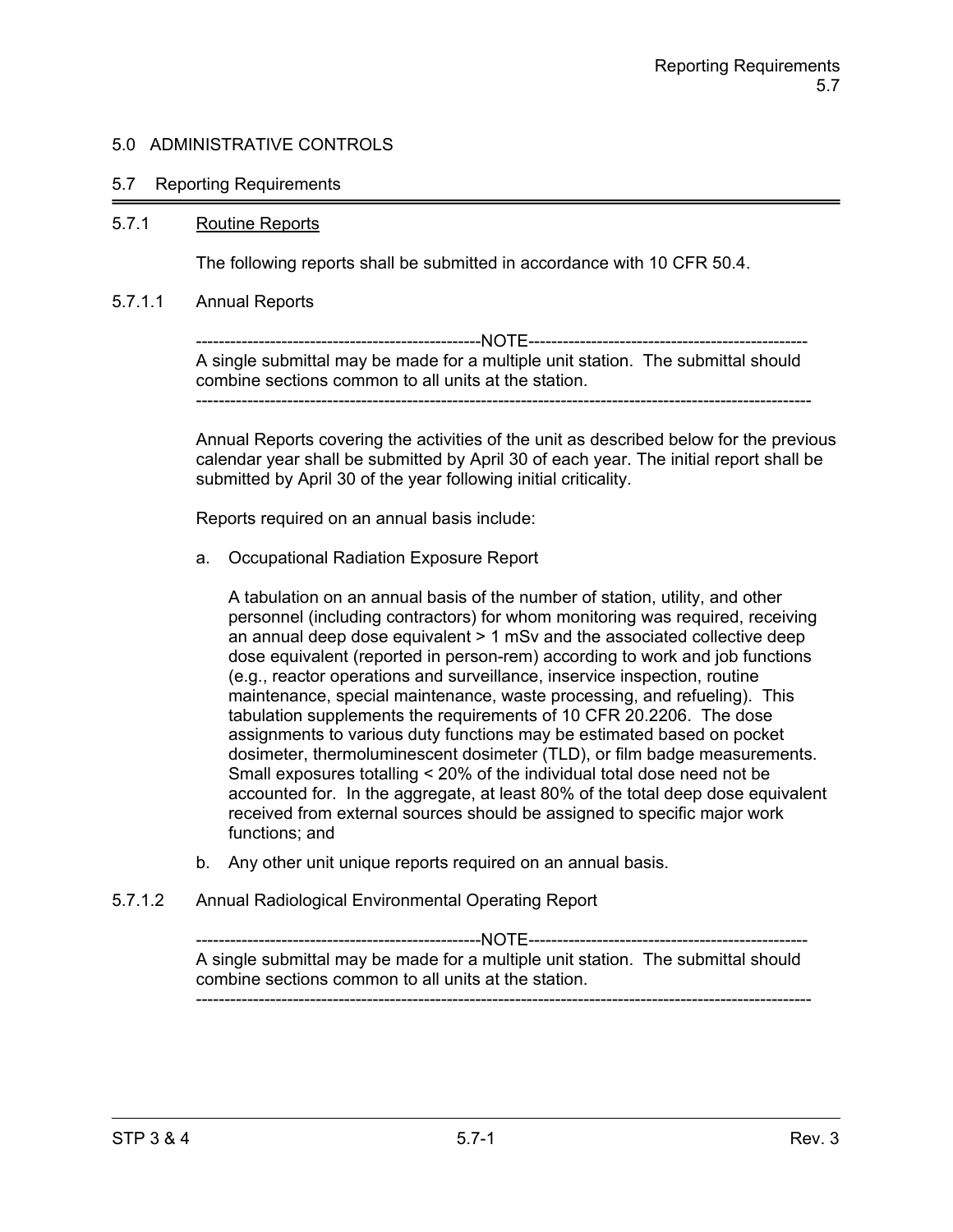## 5.7 Reporting Requirements

# 5.7.1.2 Annual Radiological Environmental Operating Report (continued)

The Annual Radiological Environmental Operating Report covering the operation of the unit during the previous calendar year shall be submitted by May 15 of each year. The report shall include summaries, interpretations, and analyses of trends of the results of the Radiological Environmental Monitoring Program for the reporting period. The material provided shall be consistent with the objectives outlined in the Offsite Dose Calculation Manual (ODCM), and in 10 CFR 50, Appendix I, Sections IV.B.2, IV.B.3, and IV.C.

The Annual Radiological Environmental Operating Report shall include the results of analyses of all radiological environmental samples and of all environmental radiation measurements taken during the period pursuant to the locations specified in the table and figures in the ODCM, as well as summarized and tabulated results of these analyses and measurements in the format of the table in the Radiological Assessment Branch Technical Position, Revision 1, November 1979. In the event that some individual results are not available for inclusion with the report, the report shall be submitted noting and explaining the reasons for the missing results. The missing data shall be submitted in a supplementary report as soon as possible.

# 5.7.1.3 Radioactive Effluent Release Report

---------NOTE-------------A single submittal may be made for a multiple unit station. The submittal should combine sections common to all units at the station; however, for units with separate radwaste systems, the submittal shall specify the releases of radioactive material from each unit.

------------------------------------------------------------------------------------------------------------

The Radioactive Effluent Release Report covering the operation of the unit during the previous year shall be submitted prior to May 1 of each year in accordance with 10 CFR 50.36a. The report shall include a summary of the quantities of radioactive liquid and gaseous effluents and solid waste released from the unit. The material provided shall be consistent with the objectives outlined in the ODCM and Process Control Program and in conformance with 10 CFR 50.36a and 10 CFR 50, Appendix I, Section IV.B.1.

## 5.7.1.4 Monthly Operating Reports

Routine reports of operating statistics and shutdown experience, including documentation of all challenges to the safety/relief valves, shall be submitted on a monthly basis no later than the 15th of each month following the calendar month covered by the report.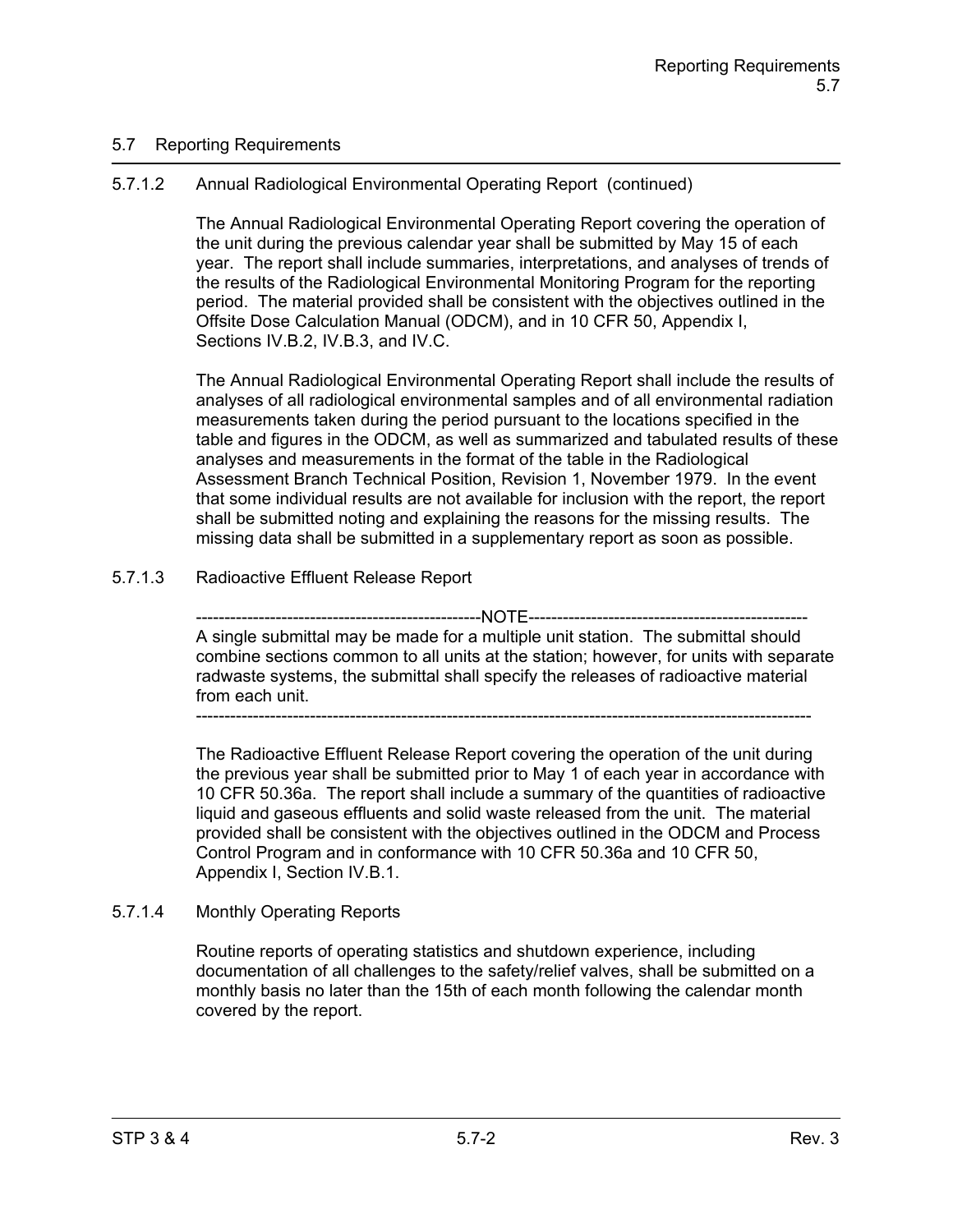## 5.7 Reporting Requirements

### 5.7.1.5 CORE OPERATING LIMITS REPORT (COLR)

a. Core operating limits shall be established prior to each reload cycle, or prior to any remaining portion of a reload cycle, and shall be documented in the COLR for the following:

LCO 3.2.1, "Average Planar Linear Heat Generation Ratio (APLHGR);" LCO 3.2.2, "Minimum Critical Power Ratio (MCPR);" LCO 3.3.1.1, "SSLC Sensor Instrumentation;" and LCO 3.3.4.1, "ATWS and EOC-RPT Instrumentation."

b. The analytical methods used to determine the core operating limits shall be those previously reviewed and approved by the NRC, specifically those described in the following documents:

NEDE-24011-P-A, "General Electric Standard Application on Fuel," September 1988

- c. The core operating limits shall be determined such that all applicable limits (e.g., fuel thermal mechanical limits, core thermal hydraulic limits, Emergency Core Cooling Systems (ECCS) limits, nuclear limits such as SDM, transient analysis limits, and accident analysis limits) of the safety analysis are met.
- d. The COLR, including any midcycle revisions or supplements, shall be provided upon issuance for each reload cycle to the NRC.
- 5.7.1.6 Reactor Coolant System (RCS) PRESSURE AND TEMPERATURE LIMITS REPORT (PTLR)

The RCS pressure and temperature limits, including heatup and cooldown rates, criticality, and hydrostatic and leak test limits, shall be established and documented in the PTLR. LCO 3.4.9, RCS Pressure and Temperature (P/T) Limits addresses the reactor vessel pressure and temperature limits and the heatup and cooldown rates. The analytical methods used to determine the pressure and temperature limits including the heatup and cooldown rates shall be those previously reviewed and approved by the NRC in SIR-05-044-A, "Pressure-Temperature Limits Report Methodology for Boiling Water Reactors," dated April 2007, and approved for referencing in license applications by the NRC in letter dated February 6, 2007 from Ho K Nieh Deputy Director, Division of Policy and Rulemaking, Office of Nuclear Reactor Regulation to Mr. Randy C. Bunt, Chair, BWR Owner's Group. The reactor vessel pressure and temperature limits, including those for heatup and cooldown rates, shall be determined so that all applicable limits (e.g., heatup limits, cooldown limits, and inservice leak and hydrostatic testing limits) of the analysis are met. The PTLR, including revisions or supplements thereto, shall be provided upon issuance for each reactor vessel fluency period.